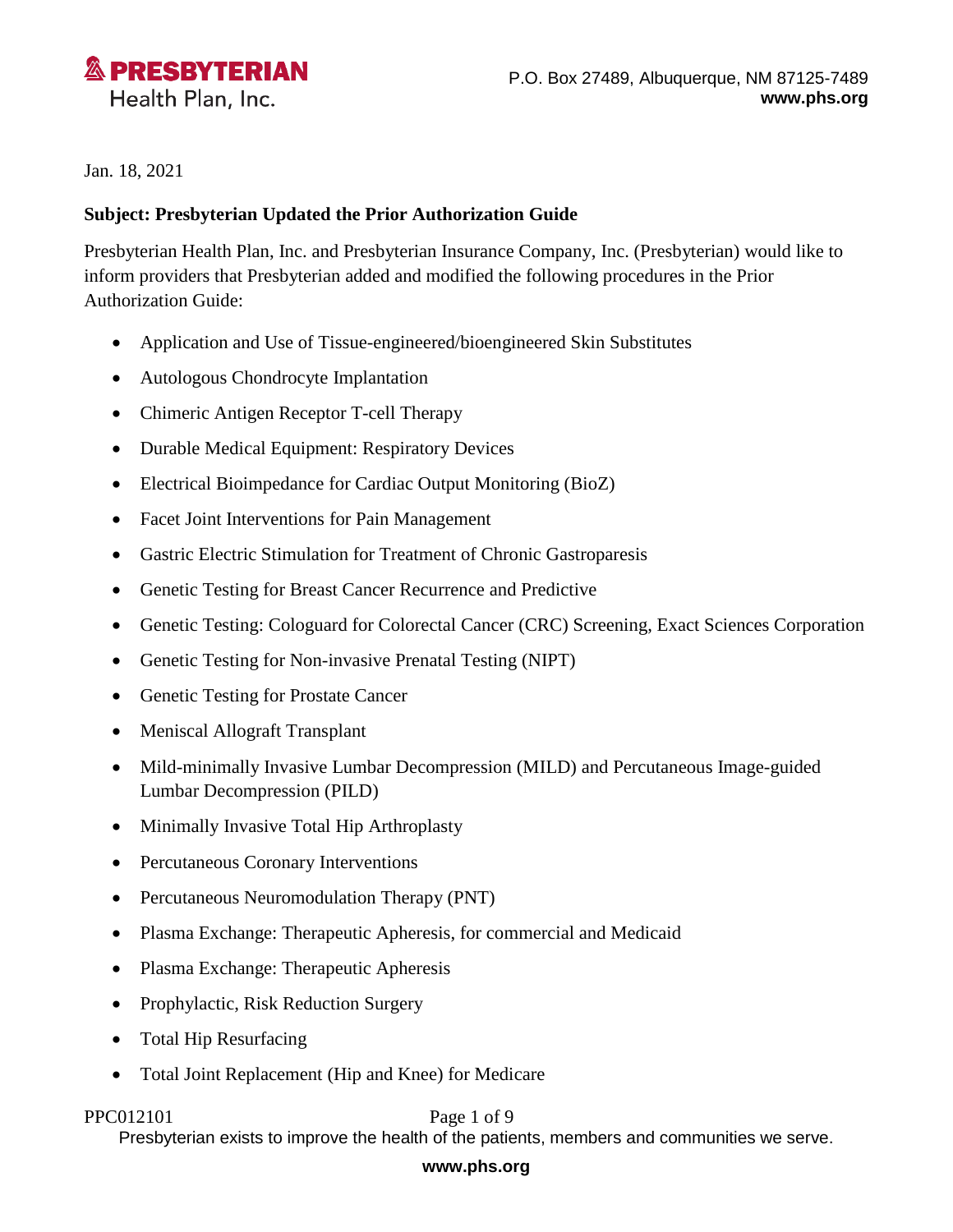- Total Joint Replacement (Hip and Knee) for Non-Medicare
- Transoral Incisionless Fundoplication (TIF) for Treatment of Gastroesophageal reflux disease (GERD)
- Unicompartmental Knee Replacement
- Vagus Nerve Stimulation for Epilepsy and Depression
- Varicose Vein and Venous Stasis Disease of Lower Extremity Procedures
- Whole Breast Ultrasound, Semiautomatic
- Wireless Capsule Endoscopy (WCE)

Please note that providers must submit a prior authorization (PA) for these services. The PA form helps ensure that members and patients see in-network providers who have the appropriate equipment and are trained to perform the procedure. Providers can find the new PA form at the following link: **[www.phs.org/providers/authorizations/Pages/default.aspx](http://www.phs.org/providers/authorizations/Pages/default.aspx)**.

To assist providers with billing for these procedures, please see the table below that outlines the new policies and other important information.

| <b>Policy</b>                                                                                | <b>Common Procedural Terminology Code(s)</b><br>and Important Information                                                                                                                                                                                                                                                                                                                                                                      | <b>Is a Prior</b><br><b>Authorization</b><br><b>Required?</b> |
|----------------------------------------------------------------------------------------------|------------------------------------------------------------------------------------------------------------------------------------------------------------------------------------------------------------------------------------------------------------------------------------------------------------------------------------------------------------------------------------------------------------------------------------------------|---------------------------------------------------------------|
| Application and Use<br>of Tissue-engineered /<br>bioengineered Skin<br>Substitutes, MPM 35.0 | A prior authorization is required for the "application of skin<br>substitute" for Common Procedural Terminology (CPT)<br>codes 15271, 15272, 15273, 15274, 15275, 15276, 15277,<br>15278, C5271, C5272, C5273, C5274, C5275, C5276,<br>C5277, C5278 and "some skin substitutes" code(s) $Q4145$ .<br>The payment for skin substitutes products represented by Q-<br>codes must contain the presence of an appropriate<br>application CPT code. | Yes                                                           |
|                                                                                              | Healthcare Common Procedure Coding System (HCPCS)<br>codes Q4177 and Q4206 are exceptions and do not require<br>an application code. Also, Q-codes, with the exception of<br>Q4196 and Q4197, are considered packaged with the<br>procedure CPT codes C5271, C5272, C5273, C5274,<br>C5275, C5276, C5277, C5278, 15271, 15272. 15273,<br>15274, 15275, 15276, 15277, and 15278. These codes will<br>not be paid separately.                    |                                                               |
|                                                                                              | Furthermore, the skin substitute products are divided into<br>high-cost and low-cost skin substitute products.<br>High-cost skin substitute products should only be utilized in<br>combination with the performance of one of the skin                                                                                                                                                                                                         |                                                               |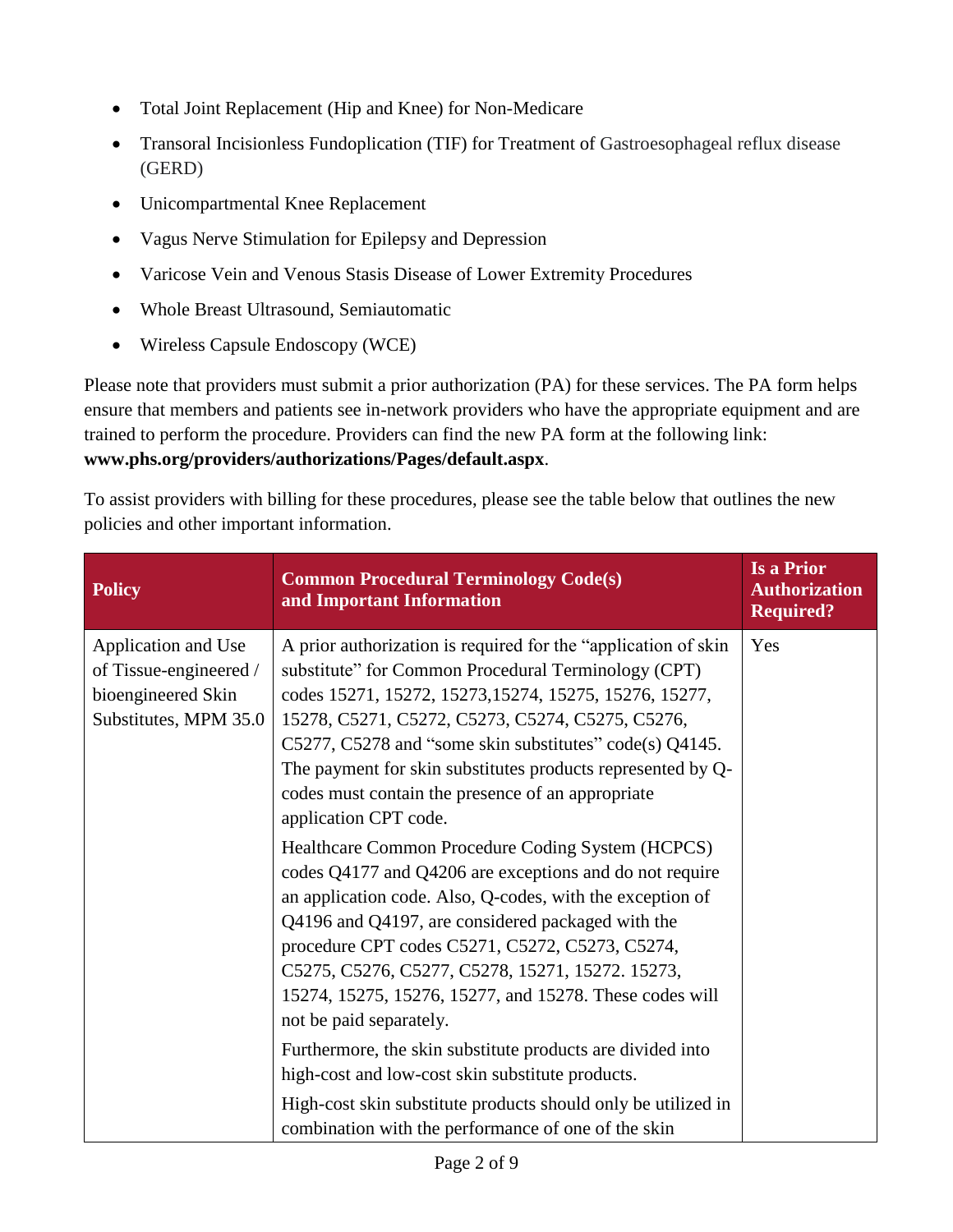| <b>Policy</b>                                                | <b>Common Procedural Terminology Code(s)</b><br>and Important Information                                                                                                                                                                                                                                                                                                                                   | Is a Prior<br><b>Authorization</b><br><b>Required?</b> |
|--------------------------------------------------------------|-------------------------------------------------------------------------------------------------------------------------------------------------------------------------------------------------------------------------------------------------------------------------------------------------------------------------------------------------------------------------------------------------------------|--------------------------------------------------------|
|                                                              | application procedures described by CPT codes 15271,<br>15272, 15273, 15274, 15275, 15276, 15277 and 15278.                                                                                                                                                                                                                                                                                                 |                                                        |
|                                                              | Low-cost skin substitute products should only be utilized in<br>combination with the performance of one of the skin<br>application procedures described by HCPCS codes C5271,<br>C5272, C5273, C5274, C5275, C5276, C5277 and C5278.                                                                                                                                                                        |                                                        |
|                                                              | All products, unless they are specifically labeled by the<br>Food and Drug Administration (FDA) or cleared for use in<br>the types of wounds being treated, will be considered<br>biologic dressings and part of the relevant Evaluation and<br>Management (E/M) service provided and will not be<br>separately reimbursed.                                                                                 |                                                        |
| Autologous<br>Chondrocyte<br>Implantation,<br><b>MPM 3.2</b> | This policy was approved to be a covered benefit for<br>commercial and Medicaid product lines. A PA will apply to<br>CPT code 29870.                                                                                                                                                                                                                                                                        | Yes                                                    |
| Chimeric Antigen<br>Receptor T-cell<br>Therapy, MPM 32.0     | A PA will apply to CPT codes Q2041, Q2042, 0538T,<br>0539T and 0540T.                                                                                                                                                                                                                                                                                                                                       | Yes                                                    |
| <b>DME</b> : Respiratory<br>Devices, MPM 4.3                 | All items in the DME: Respiratory Devices policy do not<br>require a PA.                                                                                                                                                                                                                                                                                                                                    | N <sub>o</sub>                                         |
|                                                              | <b>Home Apnea Monitors for Infants:</b><br>Providers will not be required to request a PA if the Apnea<br>monitor is needed for an additional six months. For the<br>commercial product line, providers will continue to follow<br>Milliman Care Guidelines (MCG) A-0877. For the<br>Medicaid product line, providers will continue to follow<br>New Mexico Administrative Code (NMAC)<br>8.324.5.12.C.(f). |                                                        |
|                                                              | <b>Oxygen for Cluster Type Migraine Headaches:</b>                                                                                                                                                                                                                                                                                                                                                          |                                                        |
|                                                              | Presbyterian removed and replaced the old criteria. The<br>member must be on preventive headache therapy, such as<br>verapamil, to validate use of oxygen for the treatment of<br>cluster headaches.                                                                                                                                                                                                        |                                                        |
|                                                              | Commercial and Medicaid product lines will now follow<br>MCG A-0343. Also, participation in the clinical trial for<br>cluster headaches will now be available for commercial and                                                                                                                                                                                                                            |                                                        |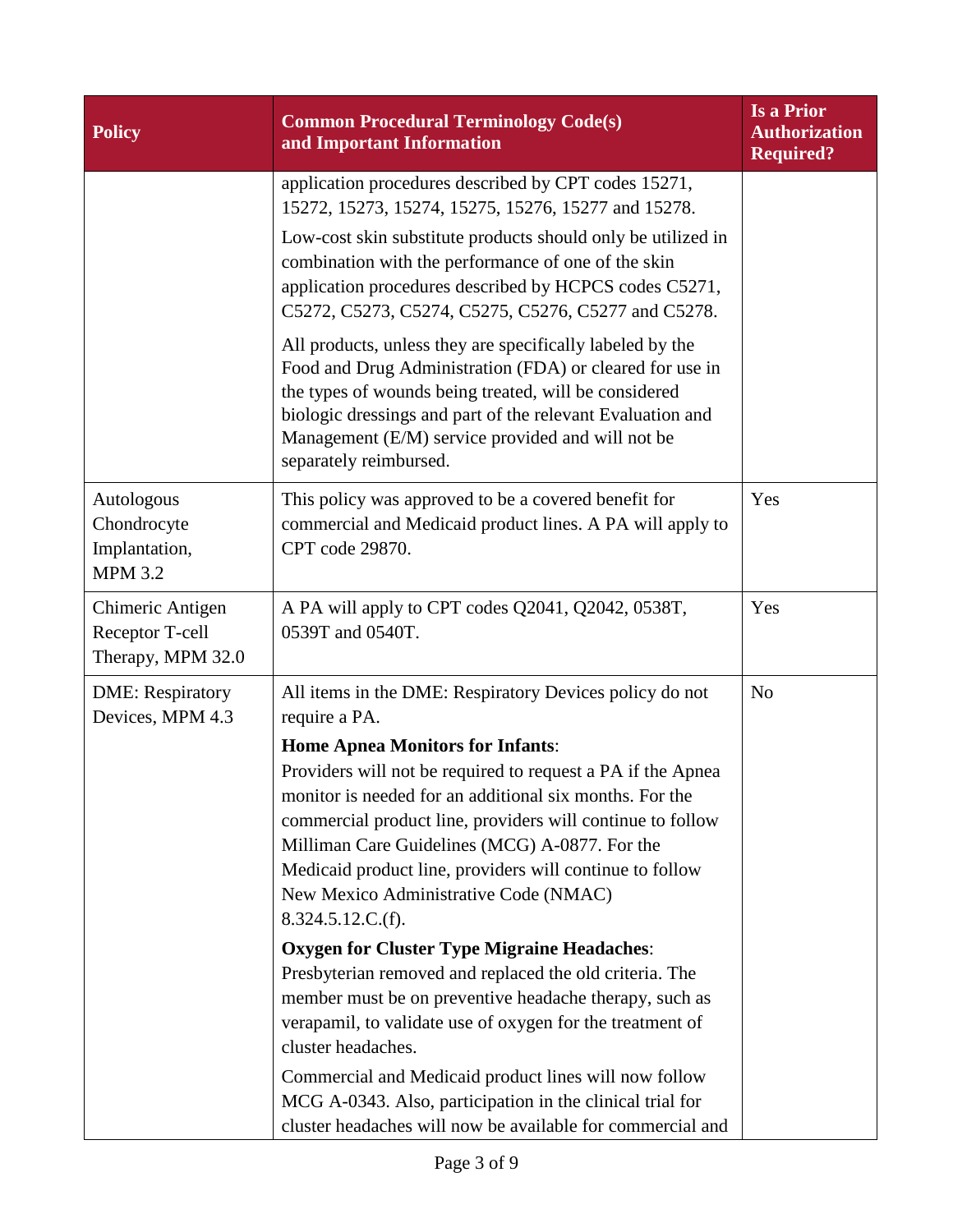| <b>Policy</b>                                                                        | <b>Common Procedural Terminology Code(s)</b><br>and Important Information                                                                                                                                                                           | <b>Is a Prior</b><br><b>Authorization</b><br><b>Required?</b> |
|--------------------------------------------------------------------------------------|-----------------------------------------------------------------------------------------------------------------------------------------------------------------------------------------------------------------------------------------------------|---------------------------------------------------------------|
|                                                                                      | Medicaid members, not just for Medicare members, and<br>will continue to follow Local Coverage Determination<br>(LCD) L33797.                                                                                                                       |                                                               |
|                                                                                      | <b>Portable Oxygen Systems:</b><br>Presbyterian added codes E0467 and K0739 for this service.                                                                                                                                                       |                                                               |
|                                                                                      | <b>Oximetry Services:</b><br>Presbyterian added an electronic monitoring device and<br>oxygen saturation for Medicaid only. Providers will now<br>follow NMAC 8.324.5.13.D.(2g).                                                                    |                                                               |
|                                                                                      | <b>Home Ventilator with Noninvasive or Invasive</b><br><b>Interfaces:</b><br>Presbyterian added home ventilator codes E0465 and E0466<br>for this service.                                                                                          |                                                               |
| Electrical<br>Bioimpedance for                                                       | The coverage status changed to allow coverage for<br>Medicare only. It will not require a PA.                                                                                                                                                       | N <sub>o</sub>                                                |
| Cardiac Output<br>Monitoring, (BioZ),<br><b>MPM 5.4</b>                              | The policy will follow MCG N2016v3 or National<br>Coverage Determination (NCD) 20.16 for cardiac output<br>monitoring by thoracic electrical bioimpedance (TEB) for<br>coverage guidelines.                                                         |                                                               |
|                                                                                      | Commercial and Medicaid will remain non-covered and<br>continue to follow MCG A-0400.                                                                                                                                                               |                                                               |
| Facet Joint<br><b>Interventions</b> for Pain<br>Management,<br><b>MPM 16.6</b>       | The name for this policy changed. The policy no longer<br>follows MCG A-0218. This will expand coverage to all<br>product lines using LCD L34892 and L35996. CPT codes<br>64490, 64491, 64492, 64493, 64494 and 64495 were added<br>to this policy. | N <sub>o</sub>                                                |
|                                                                                      | Ultrasound guidance is non-Covered for all product lines<br>and includes codes 0213T, 0214T, 0215T, 0216T, 0217T<br>and 0218T.                                                                                                                      |                                                               |
|                                                                                      | The limitation and frequency of injections do apply<br>according to LCD. Please see the table at the end of the<br>policy, which outlines a summary on the frequency and<br>limitation of injections.                                               |                                                               |
| Gastric Electric<br>Stimulation for<br><b>Treatment of Chronic</b><br>Gastroparesis, | The coverage status changed. Presbyterian determined that<br>gastric electric stimulation for the treatment of chronic<br>gastroparesis is a covered benefit for all product lines.                                                                 | Yes                                                           |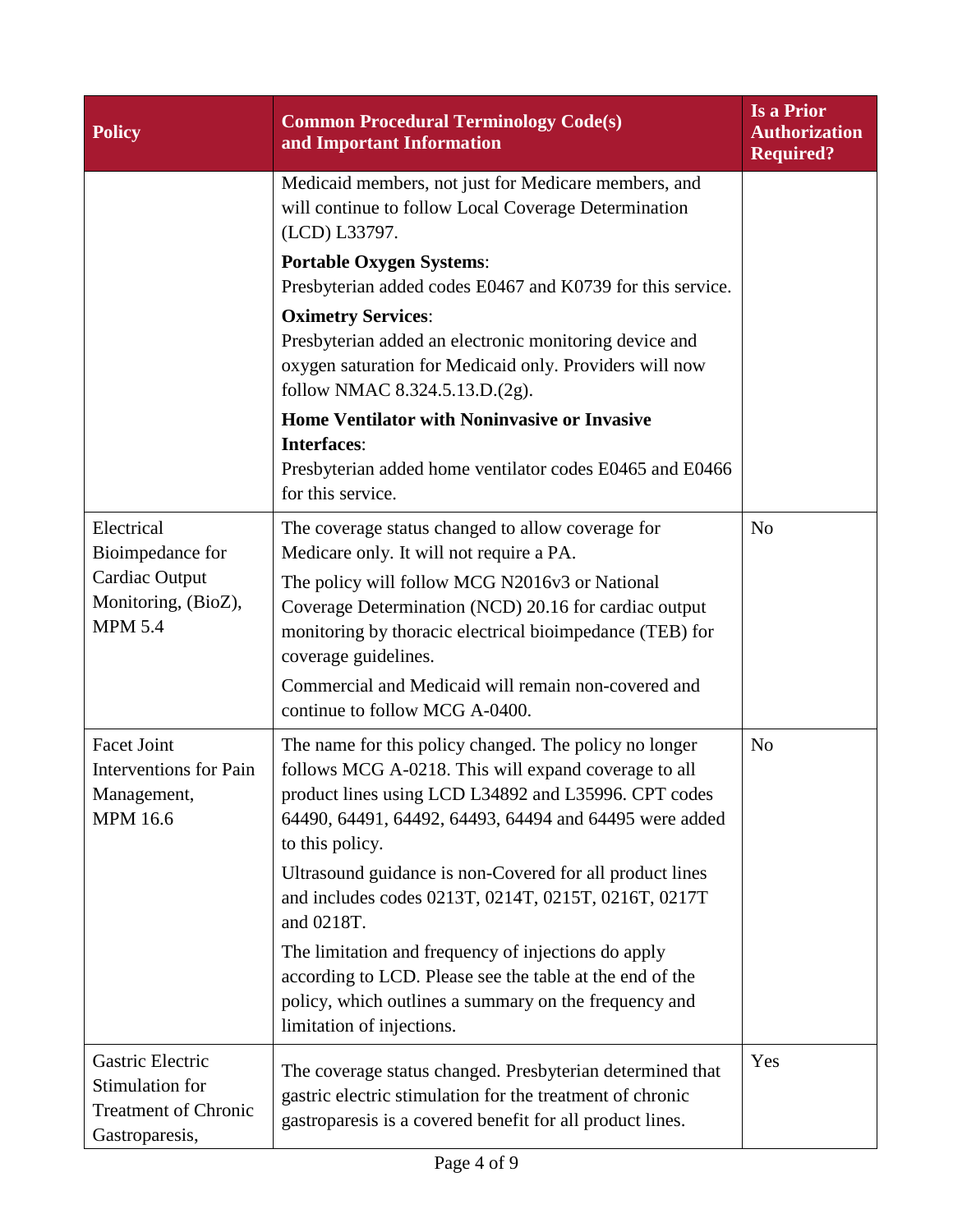| <b>Policy</b>                                                                                                                       | <b>Common Procedural Terminology Code(s)</b><br>and Important Information                                                                                                                                                                                                                                                                                                                                                                                                  | Is a Prior<br><b>Authorization</b><br><b>Required?</b> |
|-------------------------------------------------------------------------------------------------------------------------------------|----------------------------------------------------------------------------------------------------------------------------------------------------------------------------------------------------------------------------------------------------------------------------------------------------------------------------------------------------------------------------------------------------------------------------------------------------------------------------|--------------------------------------------------------|
| <b>MPM 7.2</b>                                                                                                                      | Presbyterian added CPT codes 43647, 43648, 43881,<br>43882, 64590 and 64595. A PA will be required for these<br>new CPT codes. A medical director will review each PA<br>request for consideration on a case-by-case basis.<br>Presbyterian considers the device codes C1820 and C1822<br>as paired to the device-dependent procedure. It is set to not<br>pay.                                                                                                            |                                                        |
| Genetic Testing for<br><b>Breast Cancer</b><br>Recurrence and<br>Predictive, MPM 33.0                                               | The title for this service changed. Presbyterian will continue<br>to follow the LCDs for all six tests. The coverage benefit<br>changed to include Medicaid and commercial for Oncotype-<br>DX, ENDOPredict, and MammaPrint based on<br>recommendation from Hayes.<br>Presbyterian will continue coverage for Medicare only for<br>Oncotype-DX (DCIS), Prosigna and Breast Cancer Index.<br>The EndoPredict CPT code changed from 81599 to 81522<br>and will require a PA. | Yes                                                    |
| <b>Genetic Testing:</b><br>Cologuard for<br><b>Colorectal Cancer</b><br>(CRC) Screening,<br>Exact Sciences Corp),<br><b>MPM 7.4</b> | The criteria changed. Presbyterian will now follow NCD<br>210.3 for Medicare and will not require a PA.<br>Commercial and Medicaid will now follow the United<br>States Preventive Services Task Force (USPSTF) and will<br>continue to require a PA.<br>Presbyterian will follow National Comprehensive Cancer<br>Network (NCCN) guidelines for the definition of high risk<br>for colorectal cancer.                                                                     | Yes                                                    |
| Genetic Testing for<br>Non-invasive Prenatal<br>Testing, MPM 20.15                                                                  | The title of the policy changed. Genetic Testing for<br>Microdeletion (CPT-81422) is not covered as NIPT. A PA<br>is required for codes 81507 and 81420.                                                                                                                                                                                                                                                                                                                   | Yes                                                    |
| Genetic Testing for<br>Prostate Cancer,<br><b>MPM 7.8</b>                                                                           | Genetic tests Decipher (CPT 81542) and the 4Kscore Test<br>(CPT 81539) are now covered for Medicare only. CPT code<br>81542 now applies to all three Decipher testing procedures.<br>A PA will be required for codes 0102U, 0103U, 0129U,<br>0131U, 0132U, 0133U, 0134U, 0135U, 0136U, 0137U,<br>0138U, 0157U, 0158U, 0159U, 0160U, 0161U, 0162U,<br>0047U, 81163, 81164, 81165, 81166, 81167, 0005U, 81539<br>and 81542.                                                  | Yes                                                    |
| <b>Meniscal Allograft</b>                                                                                                           | This policy is now a covered benefit for commercial and                                                                                                                                                                                                                                                                                                                                                                                                                    | Yes                                                    |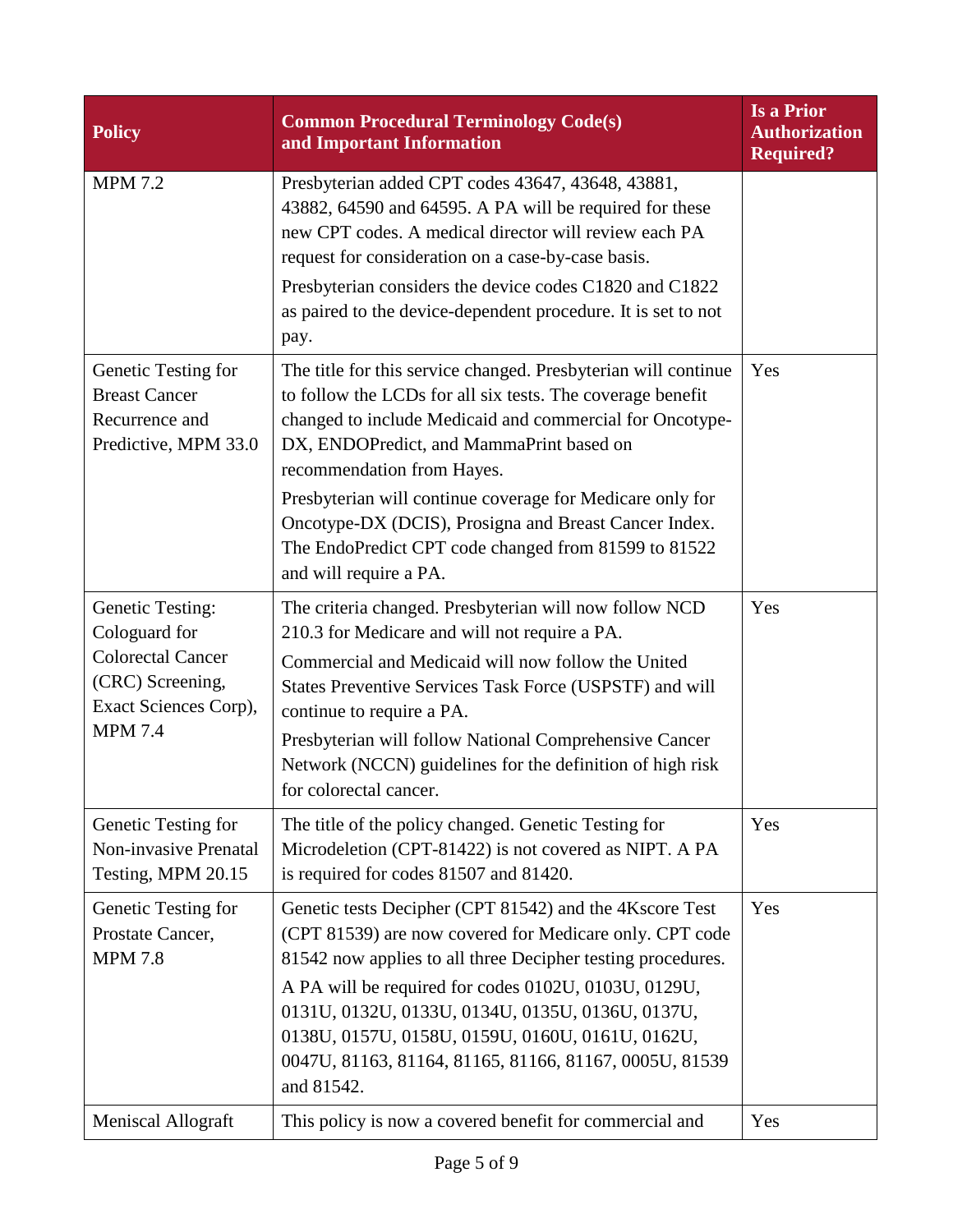| <b>Policy</b>                                                                                                                              | <b>Common Procedural Terminology Code(s)</b><br>and Important Information                                                                                                                                                                                                                                                                                                                                                                                                                                                                     | <b>Is a Prior</b><br><b>Authorization</b><br><b>Required?</b> |
|--------------------------------------------------------------------------------------------------------------------------------------------|-----------------------------------------------------------------------------------------------------------------------------------------------------------------------------------------------------------------------------------------------------------------------------------------------------------------------------------------------------------------------------------------------------------------------------------------------------------------------------------------------------------------------------------------------|---------------------------------------------------------------|
| Transplant,<br><b>MPM 13.3</b>                                                                                                             | Medicaid, but not Medicare. Code 29868 will require a PA.                                                                                                                                                                                                                                                                                                                                                                                                                                                                                     |                                                               |
| Mild-Minimally<br><b>Invasive Lumbar</b><br>Decompression and<br>Percutaneous Image-<br>Guided Lumbar<br>Decompression,<br><b>MPM 13.5</b> | This service changed to follow the Centers for Medicare $\&$<br>Medicaid Services (CMS) guidance using LCD L35490 or<br>NCD 150.13 that recommends that MILD and PILD will<br>only be covered under a clinical trial setting for all product<br>lines.                                                                                                                                                                                                                                                                                        | N <sub>o</sub>                                                |
| Minimally Invasive<br><b>Total Hip</b><br>Arthroplasty,<br><b>MPM 13.4</b>                                                                 | This policy was retired. This policy includes policy MPM<br>20.14.                                                                                                                                                                                                                                                                                                                                                                                                                                                                            | Retired                                                       |
| Percutaneous<br>Coronary<br>Interventions,<br><b>MPM 9.7</b>                                                                               | <b>Provider Education:</b><br>Presbyterian will not reimburse for the device codes C1714,<br>C1724, C1725, C1874, C1875, C1876, C1877 and C1885<br>for all product lines. This is because these device codes are<br>considered bundled into some of the percutaneous coronary<br>interventions procedures that are known to be a device<br>dependent procedure code. A PA is not required.                                                                                                                                                    | N <sub>o</sub>                                                |
| Percutaneous<br>Neuromodulation<br>Therapy, MPM 16.8                                                                                       | <b>Reimbursement Team Providers Need to be Educated:</b><br>PNT for the treatment of low back pain is considered<br>investigational and is a non-covered benefit for all product<br>lines.<br>There is not a specific CPT code for PNT. CPT code 64999<br>billed for PNT using a percutaneous electrode array was<br>evaluated by Presbyterian and we recommend avoid using<br>code 64999 because PNT is deemed a non-covered service.<br>There is insufficient evidence to support coverage of PNT<br>as a pain therapy system at this time. | Non-covered                                                   |
| Plasma Exchange:<br>Therapeutic<br>Apheresis, for<br>Commercial and<br>Medicaid, MPM 16.12                                                 | This policy was retired, and the commercial and Medicaid<br>product lines were moved to MPM 16.11. All product lines<br>are under the guidance of CMS using NCD 110.14. This<br>will make it one policy instead of two separate policies.                                                                                                                                                                                                                                                                                                     | Retired                                                       |
| Plasma Exchange:                                                                                                                           | The title of this policy changed. The related policy MPM                                                                                                                                                                                                                                                                                                                                                                                                                                                                                      | Yes                                                           |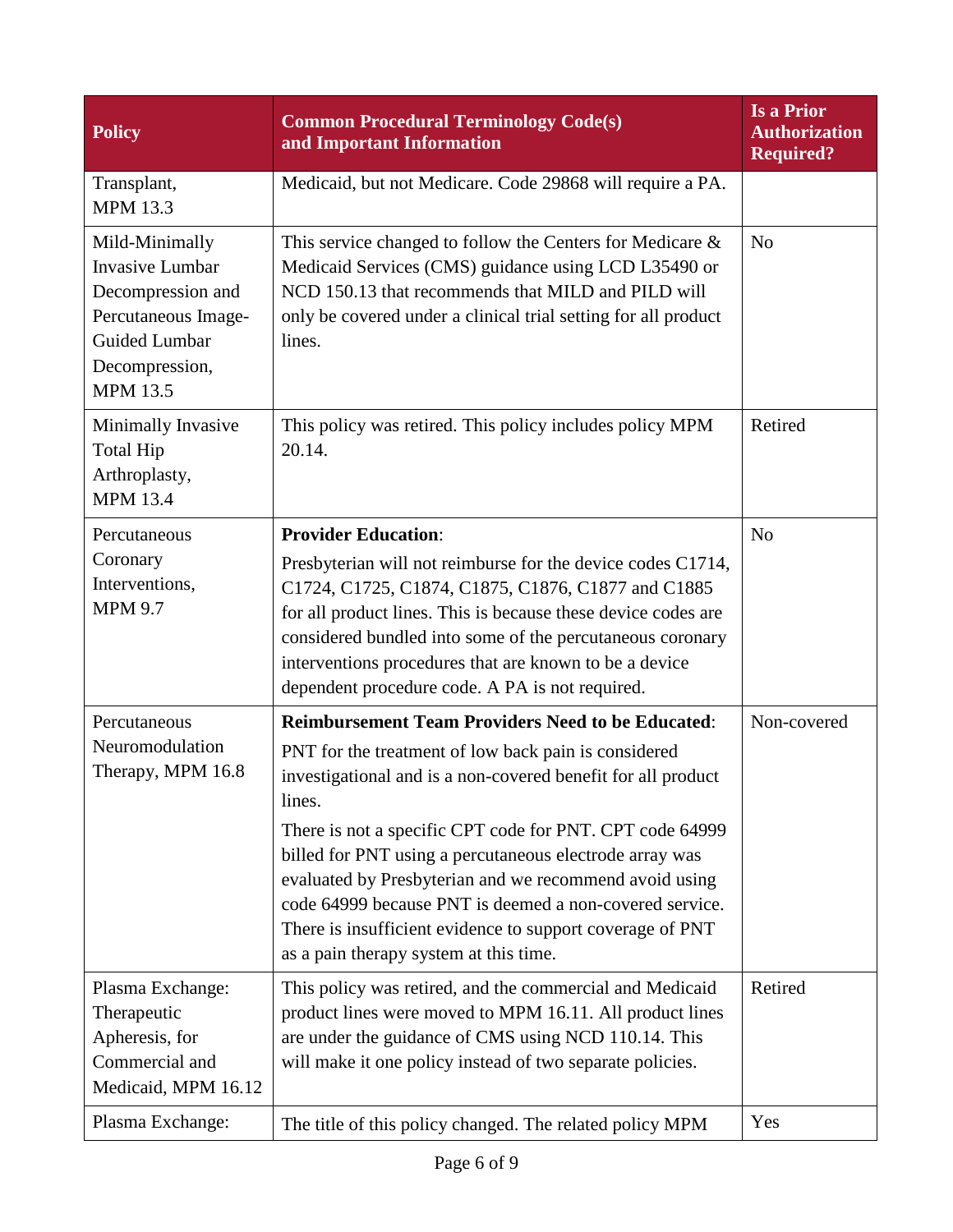| <b>Policy</b>                                                                                | <b>Common Procedural Terminology Code(s)</b><br>and Important Information                                                                                                                                                                                                                                                                                                    | <b>Is a Prior</b><br><b>Authorization</b><br><b>Required?</b> |
|----------------------------------------------------------------------------------------------|------------------------------------------------------------------------------------------------------------------------------------------------------------------------------------------------------------------------------------------------------------------------------------------------------------------------------------------------------------------------------|---------------------------------------------------------------|
| Therapeutic<br>Apheresis,<br><b>MPM 16.11</b>                                                | 16.12 specific to commercial and Medicaid was retired.<br>This policy will now cover all product lines which will<br>continue to follow NCD 110.14 or MCG MCR N11014v1.<br>A PA will now be required for CPT codes 0342T, 36511,<br>36512, 36513, 36514, 36516, 36522, P9052, P9055, P9073,<br>P9100, and S2120 for all product lines.                                       |                                                               |
| Prophylactic, Risk<br>Reduction Surgery,<br><b>MPM 16.10</b>                                 | The title of this policy changed. This policy will now follow<br>NCCN guidelines for mastectomy, bilateral salpingo-<br>oophorectomy (BSO), and hysterectomy recommendation.<br>The CPT codes specific to risk reduction surgery were<br>added to this policy and may or may not require a PA.                                                                               | <b>Based on CPT</b><br>Code                                   |
| Total Hip Resurfacing,<br><b>MPM 20.9</b>                                                    | There is new criterion for commercial and Medicaid only.<br>CPT code 27130 was erroneously advised for Total Hip<br>Resurfacing. Code S2118 will be used instead. Also, codes<br>S2118 and 27299 will require a PA.                                                                                                                                                          | Yes                                                           |
| <b>Total Joint</b><br>Replacement<br>(Hip and Knee) for<br>Non-Medicare,<br><b>MPM 20.14</b> | Additional criteria for revision and repeat procedure for<br>both hip and knee was added. The policy changed and only<br>applies to commercial and Medicaid now. The body mass<br>index score was changed from less than 35 to equal to or<br>less than 40.<br>A PA requirement will continue for Total Hip Arthroplasty<br>for codes 27130, 27132 and 27134, and Total Knee | Yes                                                           |
| <b>Total Joint</b><br>Replacement<br>(Hip and Knee) for<br>Medicare,<br>MPM 20.13            | Arthroplasty for codes 27447, 27486, and 27487.<br>This is a new policy that is specific to Medicare. A PA will<br>continue to be required for codes 27130, 27132 and 27134.<br>Also, a PA will continue to be required for Total Knee<br>Arthroplasty for codes 27447, 27486, and 27487.                                                                                    | Yes                                                           |
| <b>Transoral Incisionless</b><br>Fundoplication for<br>Treatment of GERD,<br>MPM 20.12       | The coverage benefit status changed to allow coverage of<br>TIF for Treatment of GERD for Medicare only using MCG<br>L34659R011 or LCD, Endoscopic Treatment of GERD<br>(L34659), and policy article A56395. CPT code 43210 will<br>not require a PA.<br>The non-coverage benefit will resume for commercial and<br>Medicaid.                                                | N <sub>o</sub>                                                |
| Unicompartmental                                                                             | This is a new policy with a covered benefit for all product                                                                                                                                                                                                                                                                                                                  | N <sub>o</sub>                                                |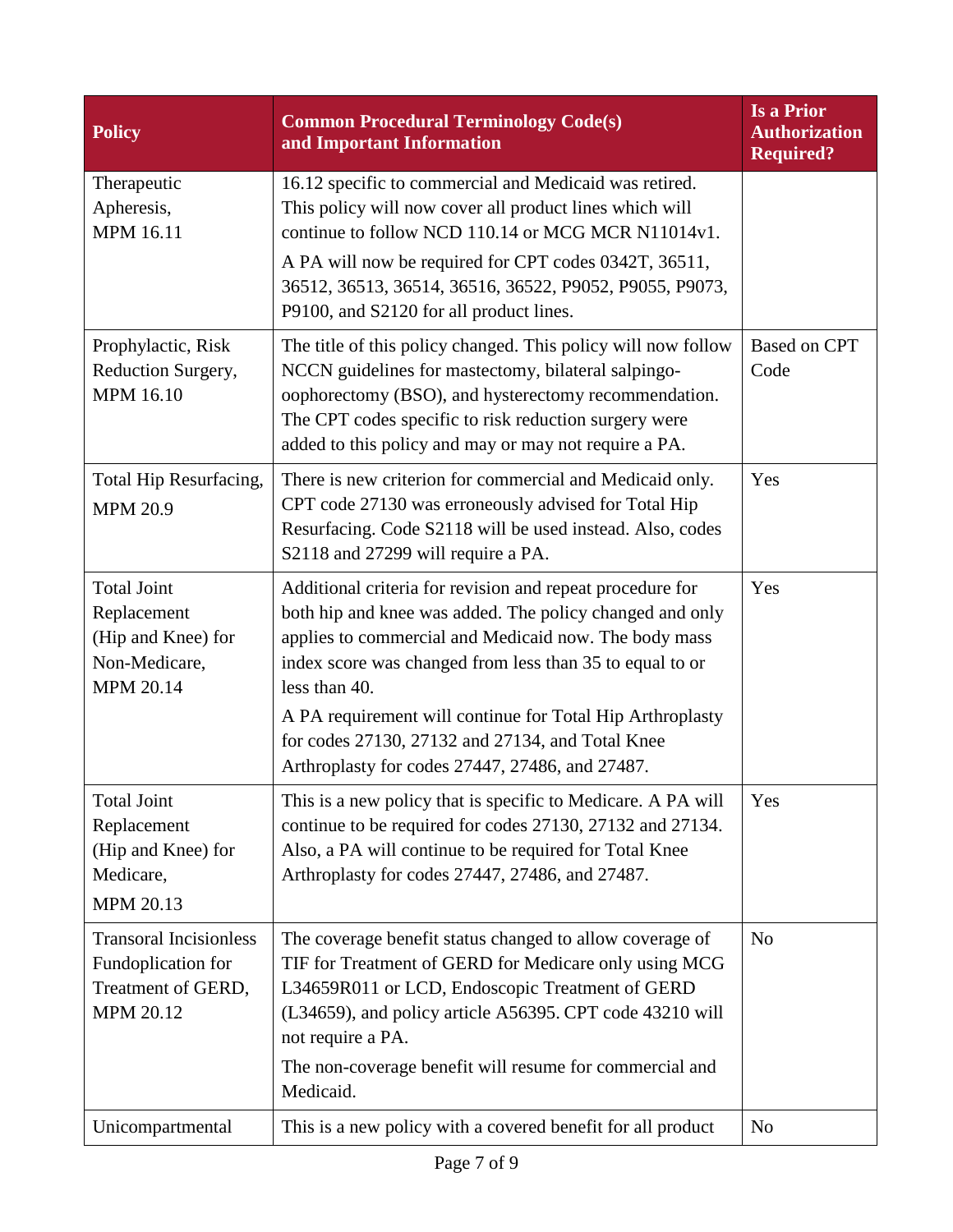| <b>Policy</b>                                                                           | <b>Common Procedural Terminology Code(s)</b><br>and Important Information                                                                                                                                                                                                                                                                 | <b>Is a Prior</b><br><b>Authorization</b><br><b>Required?</b> |
|-----------------------------------------------------------------------------------------|-------------------------------------------------------------------------------------------------------------------------------------------------------------------------------------------------------------------------------------------------------------------------------------------------------------------------------------------|---------------------------------------------------------------|
| Knee Replacement,<br><b>MPM 41.0</b>                                                    | lines. This policy will not require a PA for codes 27446,<br>27437 and 27438.                                                                                                                                                                                                                                                             |                                                               |
| <b>Vagus Nerve</b><br>Stimulation for<br>Epilepsy and<br>Depression,<br><b>MPM 22.4</b> | The coverage status changed. Medicare members will now<br>follow MCG N160.18v3 or NCD 160.18. Commercial and<br>Medicaid changed to follow MCG A-0424 for treatment of<br>refractory epilepsy. Vagus nerve stimulation will be covered<br>for the treatment of TRD for Medicare only when it is<br>furnished in a CMS-approved CED study. | N <sub>o</sub>                                                |
|                                                                                         | Presbyterian removed erroneous HCPCS codes L8682 and<br>L8683 and added CPT codes 61885, 64568, 64569, 64570,<br>95976, and 95977 to the Medicare table.                                                                                                                                                                                  |                                                               |
|                                                                                         | The title was updated to add "for Epilepsy and Depression."<br>Codes 61885, 61888, 64553, 64568, 64569, 64569, 64570,<br>95970, 95976, and 95977 will not require a PA.                                                                                                                                                                   |                                                               |
|                                                                                         | Presbyterian considers the following codes L8682, L8685,<br>L8686, L8687, L8688, C1767, C1778 and 0466T as non-<br>payable for all product lines.                                                                                                                                                                                         |                                                               |
| Varicose Vein and                                                                       | <b>Provider Education:</b>                                                                                                                                                                                                                                                                                                                | Yes                                                           |
| <b>Venous Stasis Disease</b><br>of Lower Extremity<br>Procedures,<br><b>MPM 22.1</b>    | Sclerosing agents and devices (i.e., Varithena, ClariVein,<br>Asclera, Sclerodex, Sclermo, etc.), dressings, catheters and<br>equipment purchased for use in vein ablation should not be<br>billed separately.                                                                                                                            |                                                               |
|                                                                                         | Doppler ultrasound or duplex scans, 93970 and 93971, for<br>mapping is payable only once. Doppler ultrasounds used for<br>guidance or monitoring during sclerotherapy is not<br>separately reimbursable.                                                                                                                                  |                                                               |
|                                                                                         | A PA is now required for commercial and Medicare.                                                                                                                                                                                                                                                                                         |                                                               |
| <b>Whole Breast</b><br>Ultrasound, Semi-<br>Automatic, MPM 24.1                         | Presbyterian will now follow USPSTF guideline<br>recommendations that states that the use of ultrasound as an<br>adjunct imaging test with mammography screening for<br>breast cancer in women identified to have dense breasts on<br>an otherwise negative screening mammogram is considered<br>insufficient.                            | Investigational<br>and considered<br>non-covered              |
|                                                                                         | We added that the policy that uses the MCG A-0101 criteria<br>for diagnostic purposes.                                                                                                                                                                                                                                                    |                                                               |
| <b>Wireless Capsule</b>                                                                 | The Medicaid criteria changed and will now follow MCG                                                                                                                                                                                                                                                                                     | Yes                                                           |